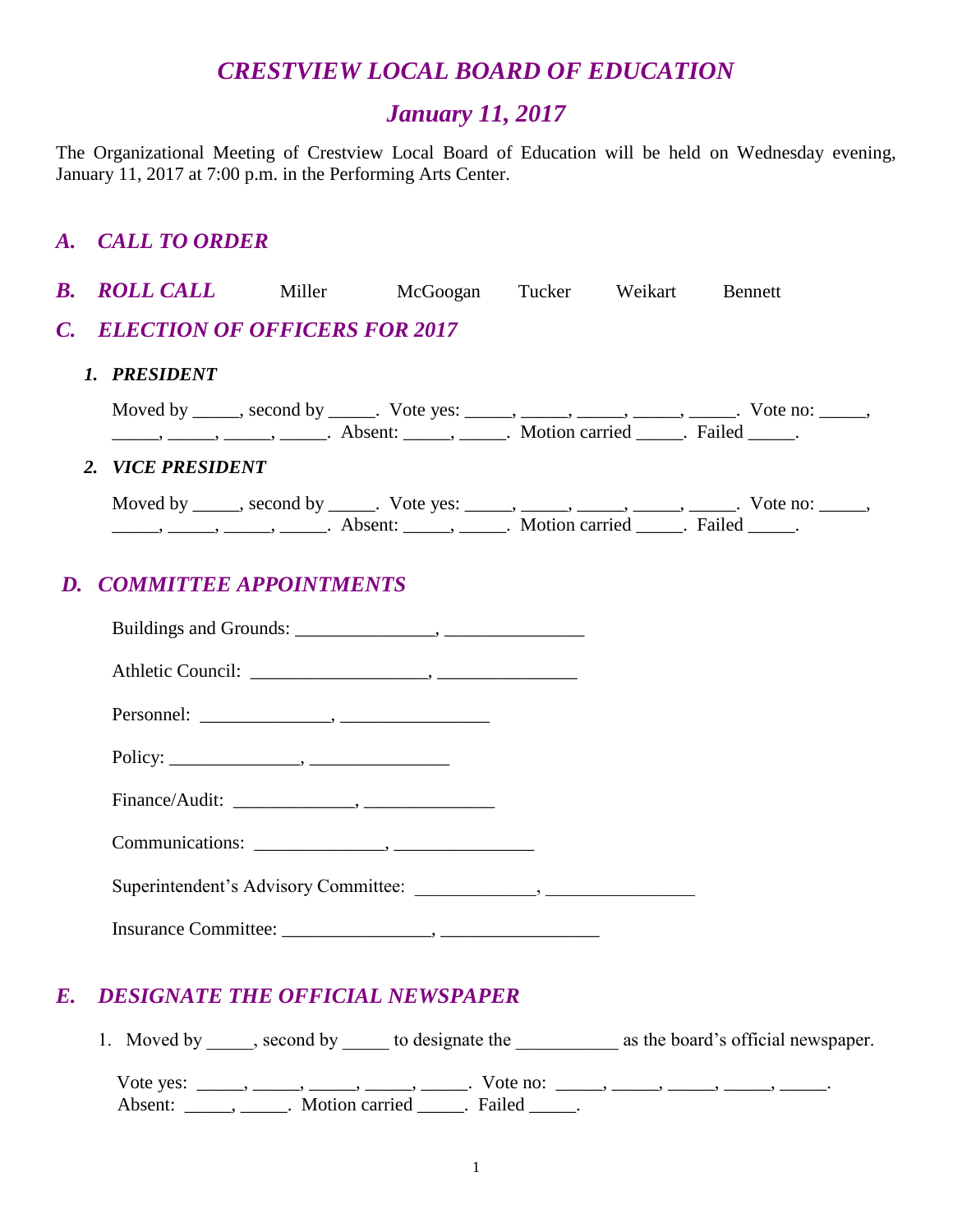## *F. LEGAL SERVICES*

1. Recommend: A resolution that the Board employ the firm of Smith, Peters & Kalail Co., LPA as legal counsel and hereby authorize the Superintendent, Treasurer and Board President to engage the services of said firm on an as needed basis.

Moved by \_\_\_\_\_, second by \_\_\_\_\_. Vote yes: \_\_\_\_\_, \_\_\_\_\_, \_\_\_\_\_, \_\_\_\_\_, \_\_\_\_\_. Vote no: \_\_\_\_\_,  $\frac{1}{\sqrt{2}}$   $\frac{1}{\sqrt{2}}$   $\frac{1}{\sqrt{2}}$   $\frac{1}{\sqrt{2}}$   $\frac{1}{\sqrt{2}}$   $\frac{1}{\sqrt{2}}$   $\frac{1}{\sqrt{2}}$   $\frac{1}{\sqrt{2}}$   $\frac{1}{\sqrt{2}}$   $\frac{1}{\sqrt{2}}$   $\frac{1}{\sqrt{2}}$   $\frac{1}{\sqrt{2}}$   $\frac{1}{\sqrt{2}}$   $\frac{1}{\sqrt{2}}$   $\frac{1}{\sqrt{2}}$   $\frac{1}{\sqrt{2}}$   $\frac{1}{\sqrt{2}}$ 

#### *G. SERVICE FUND*

1. Moved by \_\_\_\_\_, second by \_\_\_\_\_ to establish the Board of Education Service Fund in the amount of \$5,000.00. Vote yes: \_\_\_\_, \_\_\_\_, \_\_\_\_, \_\_\_\_, \_\_\_\_, Vote no: \_\_\_\_, \_\_\_\_, \_\_\_\_, \_\_\_\_, \_\_\_\_, \_\_\_\_\_\_. Absent: \_\_\_\_\_\_, \_\_\_\_\_\_. Motion carried \_\_\_\_\_. Failed \_\_\_\_\_.

## *H. SET REGULAR MEETING DATE AND TIME*

1. Moved by second by to set the date and time of the regular board meeting each month for the \_\_\_\_\_\_\_\_\_\_\_\_\_\_\_\_\_\_\_\_\_\_\_ at \_\_\_\_\_\_ o'clock PM.

Vote yes: \_\_\_\_\_, \_\_\_\_\_, \_\_\_\_\_, \_\_\_\_\_, Vote no: \_\_\_\_\_, \_\_\_\_\_, \_\_\_\_\_, \_\_\_\_\_, \_\_\_\_\_\_, Absent: \_\_\_\_\_\_\_\_\_\_\_. Motion carried \_\_\_\_\_\_. Failed \_\_\_\_\_\_.

## *I. ACQUISITION OF SURPLUS PROPERTY AND FEDERAL PROGRAMS*

1. Recommend: Designate the Superintendent and/or his designee to be in charge of acquisition of surplus property and to be responsible for all Federal program applications and reports.

Moved by \_\_\_\_\_, second by \_\_\_\_\_. Vote yes: \_\_\_\_\_, \_\_\_\_\_, \_\_\_\_\_, \_\_\_\_\_, \_\_\_\_\_. Vote no: \_\_\_\_\_, \_\_\_\_\_, \_\_\_\_\_, \_\_\_\_\_, \_\_\_\_\_. Absent: \_\_\_\_\_, \_\_\_\_\_. Motion carried \_\_\_\_\_. Failed \_\_\_\_\_.

## *J. EMPLOYMENT OF PERSONNEL*

1. Recommend: Authorize the Superintendent to employ personnel as needed in emergency situations.

Moved by \_\_\_\_\_, second by \_\_\_\_\_. Vote yes: \_\_\_\_\_, \_\_\_\_\_, \_\_\_\_\_, \_\_\_\_\_, \_\_\_\_\_. Vote no: \_\_\_\_\_,  $\frac{1}{\sqrt{2}}$ ,  $\frac{1}{\sqrt{2}}$ ,  $\frac{1}{\sqrt{2}}$ ,  $\frac{1}{\sqrt{2}}$ ,  $\frac{1}{\sqrt{2}}$ ,  $\frac{1}{\sqrt{2}}$ ,  $\frac{1}{\sqrt{2}}$ ,  $\frac{1}{\sqrt{2}}$ ,  $\frac{1}{\sqrt{2}}$ ,  $\frac{1}{\sqrt{2}}$ ,  $\frac{1}{\sqrt{2}}$ ,  $\frac{1}{\sqrt{2}}$ ,  $\frac{1}{\sqrt{2}}$ ,  $\frac{1}{\sqrt{2}}$ ,  $\frac{1}{\sqrt{2}}$ ,  $\frac{1}{\sqrt{2}}$ 

#### *K. PURCHASING AGENT*

1. Recommend: Authorize the Superintendent to act as purchasing agent for the Board of Education within annual appropriations and to make necessary purchases in cases of emergencies.

Moved by \_\_\_\_\_, second by \_\_\_\_\_. Vote yes: \_\_\_\_\_, \_\_\_\_\_, \_\_\_\_\_, \_\_\_\_\_, \_\_\_\_. Vote no: \_\_\_\_\_, \_\_\_\_\_, \_\_\_\_\_, \_\_\_\_\_, \_\_\_\_\_. Absent: \_\_\_\_\_, \_\_\_\_\_. Motion carried \_\_\_\_\_. Failed \_\_\_\_\_.

## *L. PERSONAL SERVICE CONTRACTS*

1. Recommend: Authorize the Superintendent and Athletic Director to approve personal service contracts for athletic events.

Moved by \_\_\_\_\_, second by \_\_\_\_\_. Vote yes: \_\_\_\_\_, \_\_\_\_\_, \_\_\_\_\_, \_\_\_\_\_, \_\_\_\_\_. Vote no: \_\_\_\_\_, ———, ———, ———, Absent: ———, ———. Motion carried ———. Failed ——.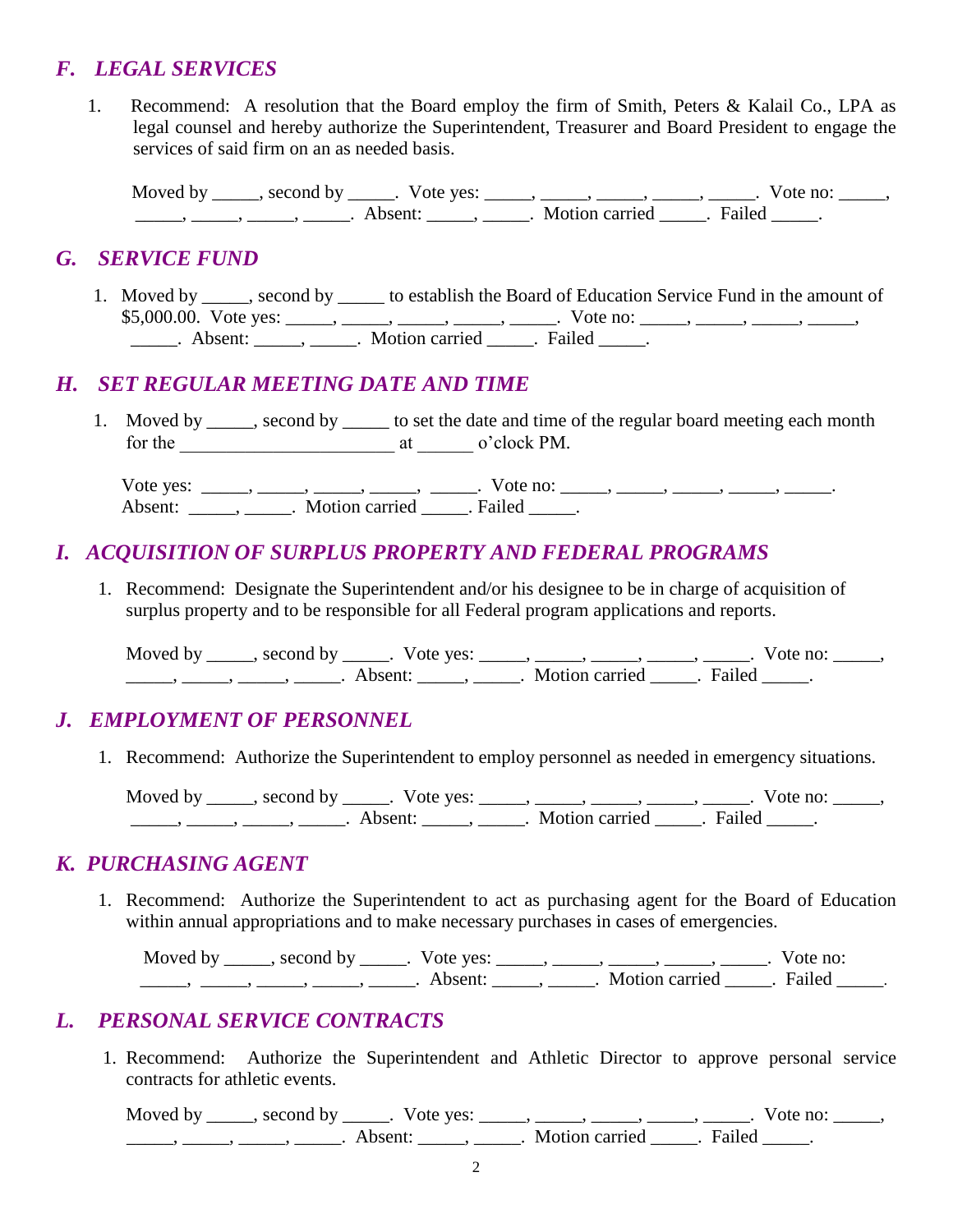## *M. TRAVEL OF EMPLOYEES*

 1. Recommend: Authorize the Superintendent to approve travel of employees to conduct official school business and/or attend authorized professional meetings.

Moved by \_\_\_\_\_, second by \_\_\_\_\_. Vote yes: \_\_\_\_\_, \_\_\_\_\_, \_\_\_\_\_, \_\_\_\_\_, \_\_\_\_\_. Vote no: \_\_\_\_\_, \_\_\_\_\_, \_\_\_\_\_, \_\_\_\_\_, \_\_\_\_\_. Absent: \_\_\_\_\_, \_\_\_\_\_. Motion carried \_\_\_\_\_. Failed \_\_\_\_\_.

## *N. STUDENT ACHIEVEMENT LIAISON*

1. Recommend: To appoint \_\_\_\_\_\_\_\_\_\_\_ to serve as OSBA Student Achievement Liaison for 2017.

Moved by \_\_\_\_\_, second by \_\_\_\_\_. Vote yes: \_\_\_\_\_, \_\_\_\_\_, \_\_\_\_\_, \_\_\_\_\_, \_\_\_\_\_. Vote no: \_\_\_\_\_, \_\_\_\_\_\_, \_\_\_\_\_, \_\_\_\_\_\_, Absent: \_\_\_\_\_, \_\_\_\_\_. Motion carried \_\_\_\_\_. Failed \_\_\_\_\_.

## *O. LEGISLATIVE LIAISON*

1. Recommend: To appoint \_\_\_\_\_\_\_\_\_\_ to serve as OSBA Legislative Liaison for 2017.

Moved by \_\_\_\_\_, second by \_\_\_\_\_. Vote yes: \_\_\_\_\_, \_\_\_\_\_, \_\_\_\_\_, \_\_\_\_\_, \_\_\_\_\_. Vote no: \_\_\_\_\_, \_\_\_\_\_\_, \_\_\_\_\_, \_\_\_\_\_\_, Absent: \_\_\_\_\_, \_\_\_\_\_. Motion carried \_\_\_\_\_. Failed \_\_\_\_\_.

## *P. ADJOURNMENT*

Moved by \_\_\_\_, second by \_\_\_\_\_to adjourn. Vote yes: \_\_\_\_\_, \_\_\_\_\_, \_\_\_\_\_, \_\_\_\_\_, \_\_\_\_\_. Vote no: \_\_\_\_\_, \_\_\_\_\_, \_\_\_\_\_, \_\_\_\_\_, \_\_\_\_\_. Absent: \_\_\_\_\_, \_\_\_\_\_. Motion carried \_\_\_\_\_. Failed \_\_\_\_\_.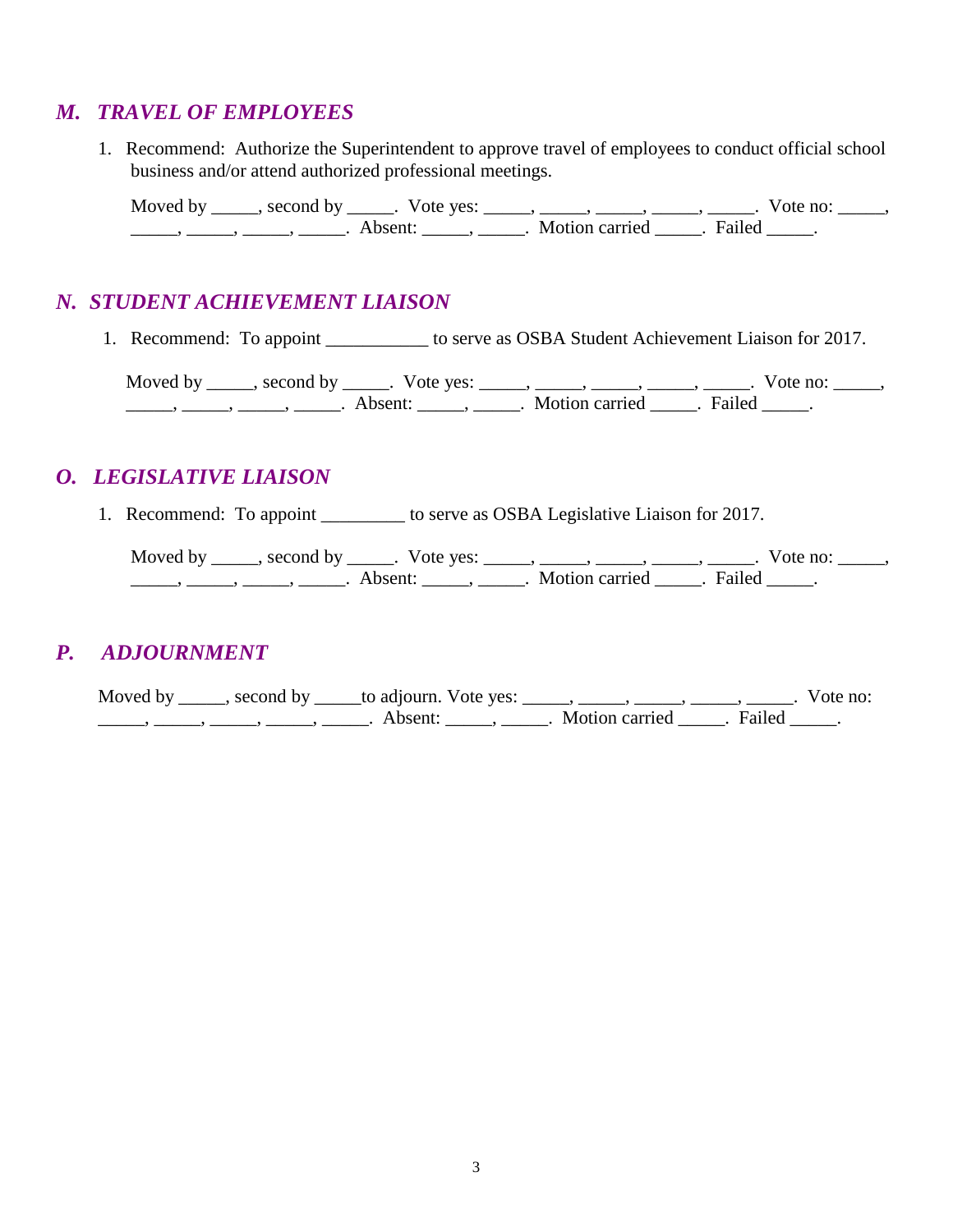# *CRESTVIEW LOCAL BOARD OF EDUCATION*

## *JANUARY 11, 2017*

The regular meeting of Crestview Local Board of Education will be held on Wednesday evening, January 11, 2017, immediately following the organizational meeting in the Performing Arts Center.

#### *AGENDA*

Visitors --------- We are glad for your presence.

In accordance with Bylaw 0169.1C all persons wishing to participate in a public Board meeting shall register their intent with the Treasurer one-half (1/2) hour in advance of the meeting and include name and address of the participant, group affiliation if appropriate, and the topic to be addressed.

#### *CALL TO ORDER*

Roll Call: Miller McGoogan Tucker Weikart Bennett

## *PUBLIC PARTICIPATION*

Rebel Pride Awards Forensic Writing Project- Miss Kotel, Mrs. Straub, and Mrs. Mercer Crestview Elementary School Building Improvement Presentation

#### *STUDENT ACHIEVEMENT*

CHS Students of the Month  $-9^{th}$  grade - Stephanie Dickey,  $10^{th}$  grade - Joshua Simmons 11<sup>th</sup> grade - Alissa Baer, 12<sup>th</sup> grade - Zachery Strohecker

#### *CONSENT AGENDA:*

*You have before you a copy of the items considered for tonight's consent agenda, would any Board Member wish to remove any item to be considered separately?*

#### *Treasurer's Requests:*

- 1. Approval of the minutes of the regular meeting held December 14, 2016.
- 2. Approval of a resolution authorizing the Treasurer to invest interim funds as they become available.
- 3. The Board approve the Appropriation modifications and revised certificate of estimated resources for FY17.
- 4. Approve the adoption of the Annual Tax Budget for the period of July, 2017 through June, 2018 as presented by the Treasurer.
- 5. Approval to designate the Superintendent and/or the Treasurer to attend public records training on behalf of the Board of Education.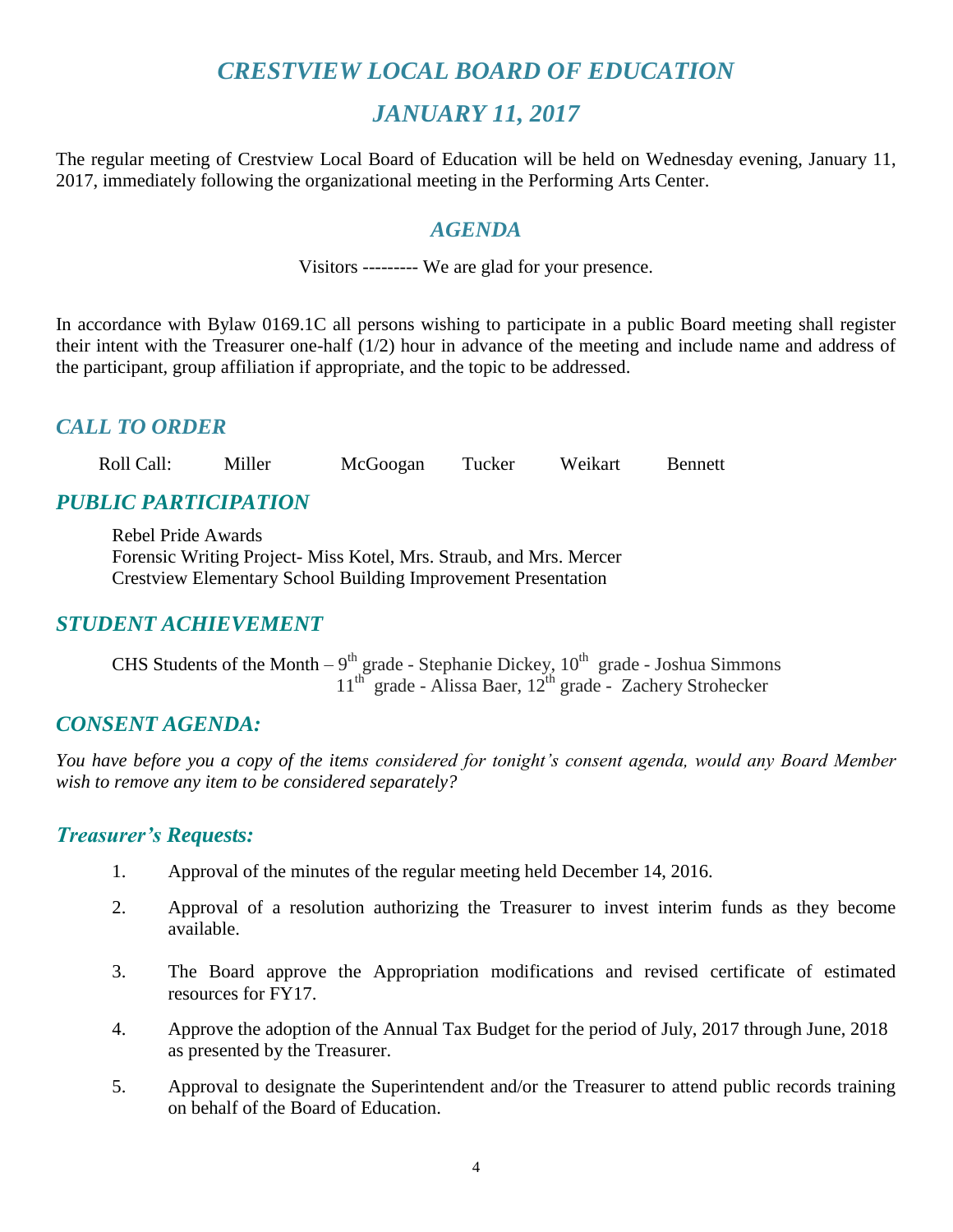#### *Superintendent's Requests:*

- 1. The Board grant approval to accept interdistrict open enrollment students from any school district in Ohio for the 2017-18 school year.
- 2. The Board adopt the 2017-18 school year calendar as presented.
- 3. The Board approve the stipend payment to the following certificated personnel for the 2016-17 school year as per salary schedule for the assignments designated; all required reports are on file:

Eric Bable – Cooperating Teacher Supervision of student teacher

4. The Board grant supplemental contract to the following certificated personnel for the 2016-2017 as per salary schedule for the assignment designated; all required reports are on file:

Doris Buzzard – School Detention Monitor

5. The Board approve the following as non-paid volunteers for the 2016-17 school year; all required reports are on file.

Samuel Seiple - CHS Volunteer Assistant Swim Coach

6. The Board grant pupil activity contract to the following nonteaching personnel for the 2016-17 school year as per salary schedule for the assignment designated pursuant to O.R.C. 3313.53; pending receipt of all required reports:

Gregory Eskra - CHS Girls Head Softball Coach

7. The Board grant pupil activity contract to the following nonteaching personnel for the 2017-18 school year as per salary schedule for the assignment designated pursuant to O.R.C. 3313.53; pending receipt of all required reports:

W. Timothy Malone - CHS Girls Head Soccer Coach

8. The Board approve the following non-teaching personnel be placed on the approved substitute list for the 2016-17 school year, substitute basis only, according to wage rate for the assignment designated; all required reports are on file.

*Custodian -* James Cope

9. The Board approve the following nonteaching personnel to be granted a one (1) year limited contract basis for the remainder of the 2016-17 school year effective January 17, 2017 according to the salary schedule as recommended by Matthew T. Manley, Superintendent; all required reports are on file:

> Randall Erath – Three (3) hour Bus Driver-Office Route KeniJo Wood – Five (5) hour Bus Driver-Office Route

#### **END of CONSENT AGENDA**

Recommend: The Board approve the consent agenda as presented:

Moved by  $\_\_\_\_\$ , second by  $\_\_\_\_$  to approve consent agenda. Vote yes:  $\_\_\_\_\_\_\_\_\_\_\_\_\_$ Vote no: \_\_\_\_\_, \_\_\_\_\_, \_\_\_\_, \_\_\_\_, \_\_\_\_. Absent: \_\_\_\_\_, \_\_\_\_\_. Motion carried \_\_\_\_\_. Failed \_\_\_\_\_.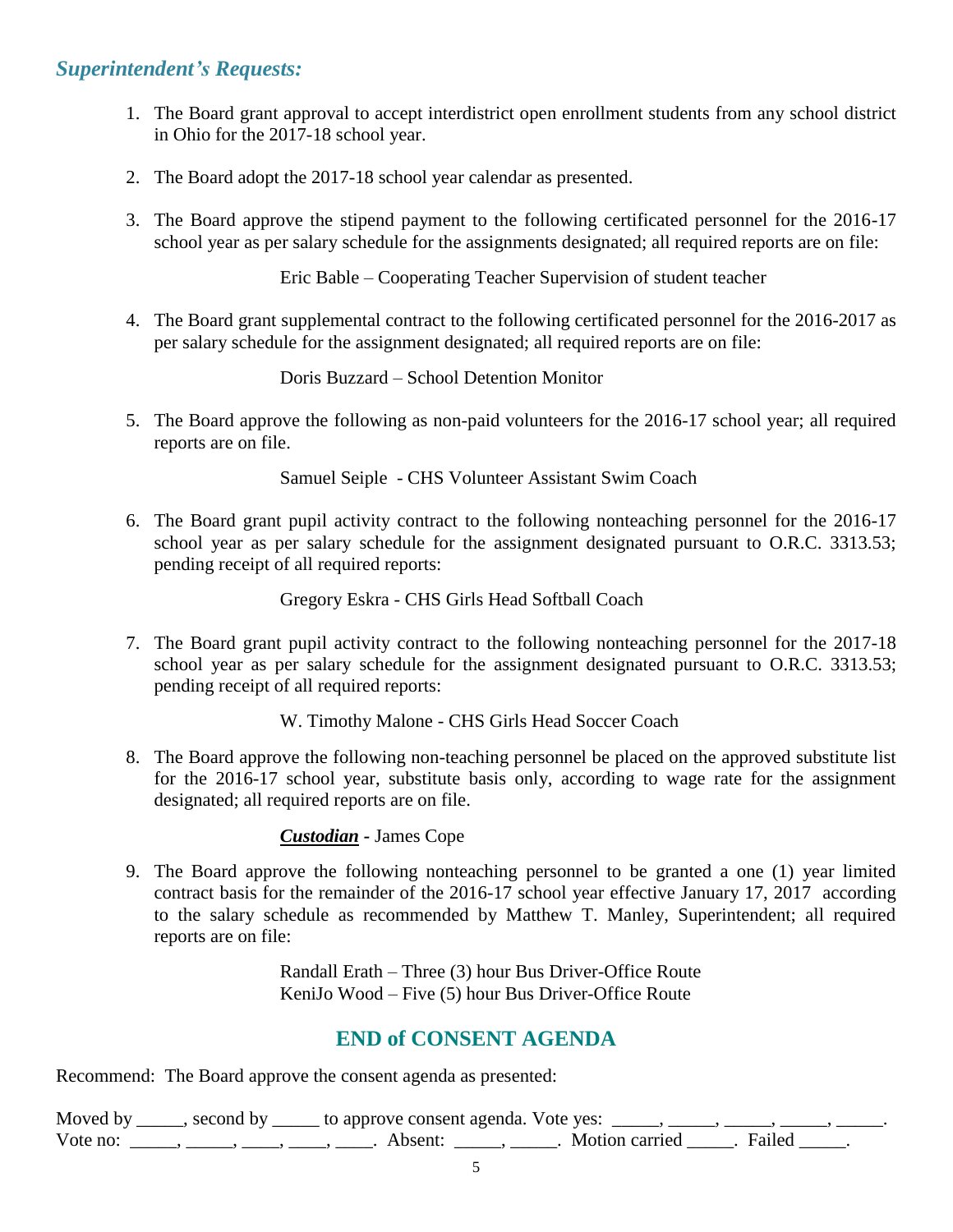## *Treasurer's Requests/Recommendations not included in Consent Agenda:*

1. Approve financial reports and investments as prepared and presented.

Moved by \_\_\_\_\_, second by \_\_\_\_\_. Vote yes: \_\_\_\_\_, \_\_\_\_\_, \_\_\_\_\_, \_\_\_\_\_, \_\_\_\_\_. Vote no: \_\_\_\_,  $\underline{\phantom{a}}$ ,  $\underline{\phantom{a}}$ ,  $\underline{\phantom{a}}$ ,  $\underline{\phantom{a}}$ ,  $\underline{\phantom{a}}$ ,  $\underline{\phantom{a}}$ ,  $\underline{\phantom{a}}$ ,  $\underline{\phantom{a}}$ ,  $\underline{\phantom{a}}$ ,  $\underline{\phantom{a}}$ ,  $\underline{\phantom{a}}$ ,  $\underline{\phantom{a}}$ ,  $\underline{\phantom{a}}$ ,  $\underline{\phantom{a}}$ ,  $\underline{\phantom{a}}$ ,  $\underline{\phantom{a}}$ ,  $\underline{\phantom{a}}$ ,

2. The Board authorize the Superintendent and Treasurer to advertise for the lawn care and maintenance service contract.

Moved by \_\_\_\_\_, second by \_\_\_\_\_. Vote yes:  $\_\_\_\_\_\_\_\_\_\_\_\_\_\_\_$  \_\_\_\_\_, \_\_\_\_\_, \_\_\_\_\_. Vote no:  $\_\_\_\_\_\_\$ \_\_\_\_\_, \_\_\_\_\_\_, \_\_\_\_\_\_\_. Absent: \_\_\_\_\_\_, \_\_\_\_\_\_. Motion carried \_\_\_\_\_\_. Failed \_\_\_\_\_.

- 3. Recommend: The Board accept donations from:
	- a. Salem Community Hospital Auxilary \$50.00 for CHS Drama Club

Moved by \_\_\_\_\_, second by \_\_\_\_\_. Vote yes:  $\_\_\_\_\_\_\_\_\_\_\_\_\_\_\_\_\_\_\_\_$  \_\_\_\_,  $\_\_\_\_\_\_\_\_\_\_\_\_\_\_\_\_\_$ . Vote no:  $\_\_\_\_\_\_\_\_$ \_\_\_\_\_, \_\_\_\_\_, \_\_\_\_\_\_\_. Absent: \_\_\_\_\_\_, \_\_\_\_\_\_. Motion carried \_\_\_\_\_. Failed \_\_\_\_\_.

#### *Board Reports:*

- 1. Career Center Report Mr. Tucker
- 2. Student Achievement Liaison Report
- 3. Legislative Report
- 4. Student Board Member Report Dawson Bennett

#### *Board Committee Reports:*

- 1. Buildings & Grounds
- 2. Athletic Council
- 3. Personnel
- 4. Finance Audit
- 5. Policy
- 6. Communications
- 7. Insurance

#### *Administrative Reports:*

|    | <b>Elementary School</b> | Mrs. Dangerfield      |
|----|--------------------------|-----------------------|
| 2. | Middle School            | Mrs. Lemaster         |
| 3. | High School              | Mrs. Dickson          |
| 4. | <b>Special Education</b> | Mr. Hill              |
| 5. | Athletic                 | Mr. Cusick/Mrs. Nappi |
| 6. | Lunchroom                | Miss Wilmes           |
| 7. | Technology               | Mr. Miller            |
| 8. | Transportation           | Mr. Burbick           |
| 9. | Maintenance              | Mr. Radman            |
|    |                          |                       |

#### **Superintendent's Report:** Mr. Manley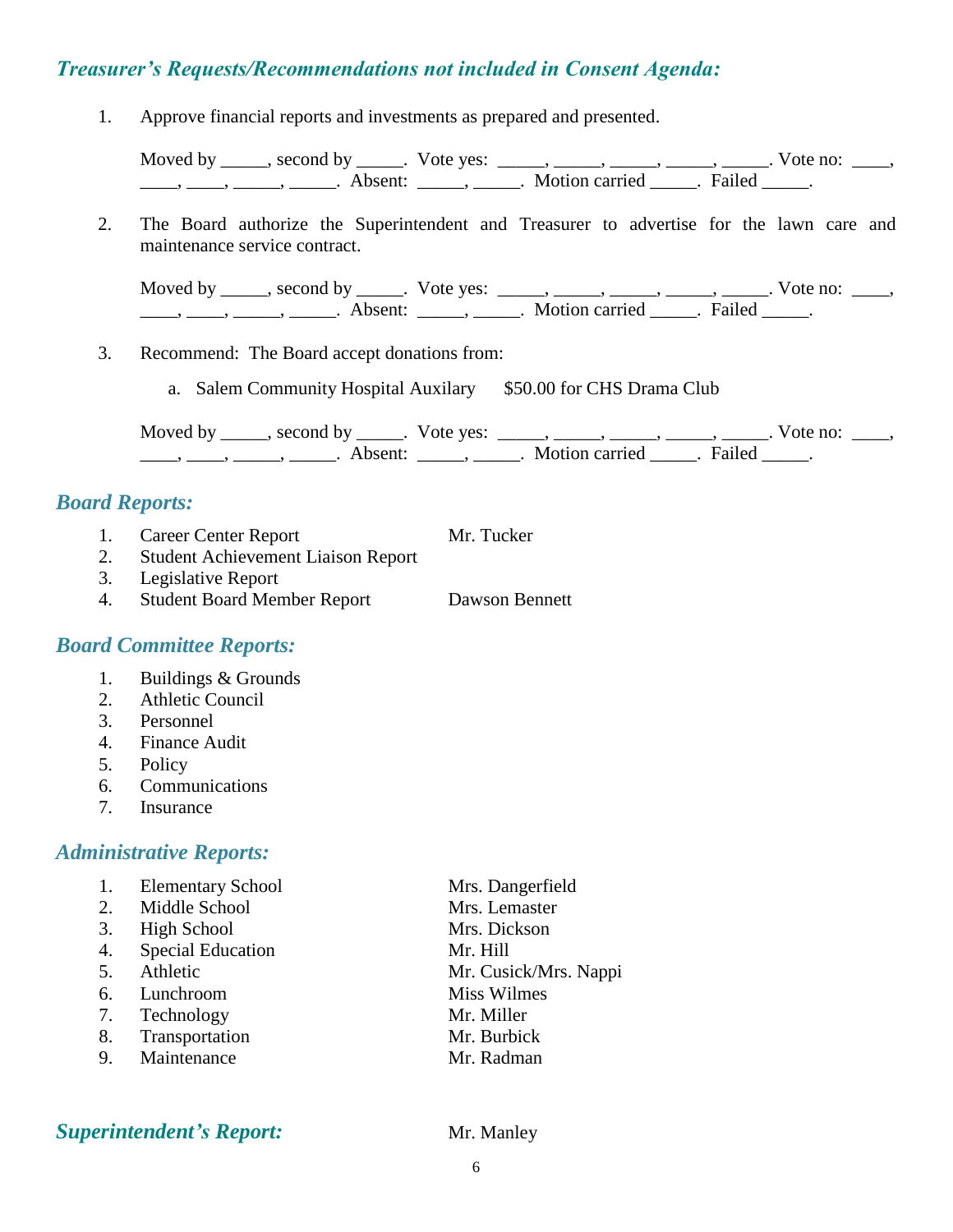#### *Superintendent's Requests/Recommendations not included in Consent Agenda:*

1. The Board adopt the following Board Policies/Bylaws which were presented for review at the December 14, 2016 board meeting:

| <b>Policy/Bylaw Number</b> | <b>Description</b>                                       | <b>New/Revised/Replacement</b> |  |
|----------------------------|----------------------------------------------------------|--------------------------------|--|
| 0100                       | Definitions                                              | Revised                        |  |
| 0160                       | Use of Electronic Mail/Text Messages                     | Revised                        |  |
| 1530                       | <b>Evaluation of Principals and Other Administrators</b> | Revised                        |  |
| 1619                       | <b>Group Health Plans</b>                                | <b>New</b>                     |  |
| 1619.01                    | Privacy Protections of Self-Funded Group Health Plans    | Revised                        |  |
| 1619.03                    | Patient Protection and Affordable Care Act               | <b>New</b>                     |  |
| 2460                       | <b>Special Education</b>                                 | Revised                        |  |
| 3223                       | <b>Standards-Based School Counselor Evaluation</b>       | Revised                        |  |
| 3419                       | <b>Group Health Plans</b>                                | Revised                        |  |
| 3419.01                    | Privacy Protections of Self-Funded Group Health Plans    | Revised                        |  |
| 3419.03                    | Patient Protection and Affordable Care Act               | <b>New</b>                     |  |
| 4419                       | <b>Group Health Plans</b>                                | Revised                        |  |
| 4419.01                    | Privacy Protections of Self-Funded Group Health Plans    | Revised                        |  |
| 4419.03                    | Patient Protection and Affordable Care Act               | <b>New</b>                     |  |
| 5330.02                    | Procurement and Use of Epinephrine Auto Injectors in     |                                |  |
|                            | <b>Emergency Situations</b>                              | Revised                        |  |
| 5830                       | <b>Student Fund-Raising</b>                              | Revised                        |  |
| 6605                       | Crowdfunding                                             | <b>New</b>                     |  |
| 6700                       | Fair Labor Standards Act (FLSA)                          | Revised                        |  |
| 8330                       | <b>Student Records</b>                                   | Revised                        |  |
| 9700                       | <b>Relations with Special Interest Groups</b>            | Revised                        |  |

| Moved by second by . Vote yes: |                     |                                              |        | V ote -<br>no: |  |
|--------------------------------|---------------------|----------------------------------------------|--------|----------------|--|
|                                | Absent <sup>.</sup> | $\blacksquare$ Motion carried $\blacksquare$ | Failed |                |  |

#### *SUPERINTENDENT'S PROCLAMATION* ….. School Board Recognition Month

*WHEREAS,* it shall be the mission of the Crestview Local School District to provide all students with the best possible education; and

*WHEREAS,* the school board sets the direction for our community's public schools by envisioning the community's education future; and

*WHEREAS,* the school board sets policies and procedures to govern all aspects of school district operation; and

*WHEREAS,* the school board keeps attention focused on progress toward the school district's goals and maintains a two-way communications loop with all segments of the community; and

*WHEREAS,* serving on a school board requires an unselfish devotion of time and service to carry on the mission and business of the school district; and

*WHEREAS,* the school board must respond on behalf of the community to the educational needs of students; and

*WHEREAS,* the school board voluntarily accepts the above-mentioned responsibilities;